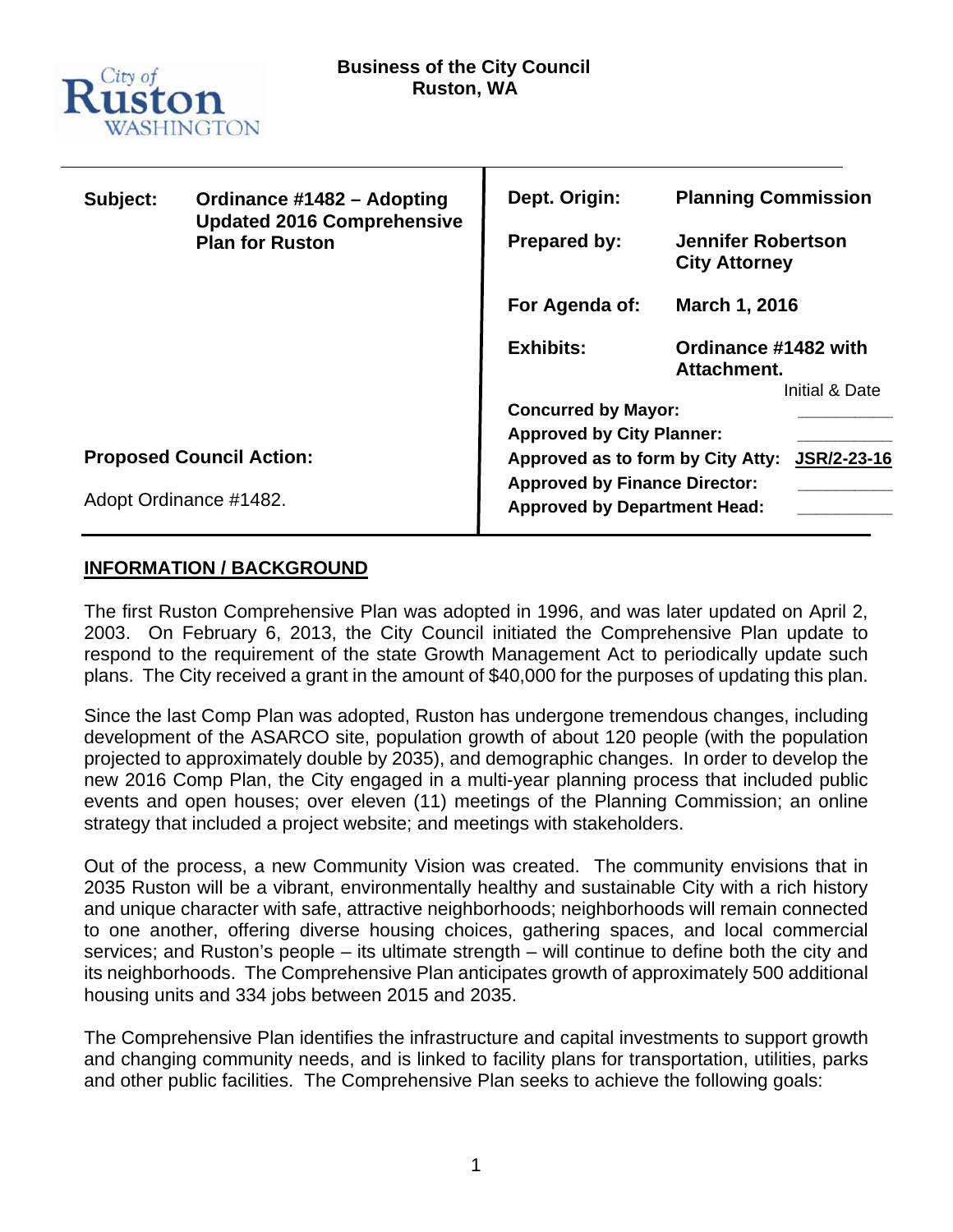- Preserve and enhance quality of life, including economic opportunities, public safety, human and community services, housing, education, parks and natural areas, quality neighborhoods, art and culture.
- Encourage housing choices affordable to all income levels and a range of mobility options to serve the entire community.
- Protect and restore ecological systems of the natural environment, including reducing greenhouse gases, enhancing the city's overall tree canopy coverage, protecting critical areas, and preserving areas of open space.

The Comp Plan update includes the current Shoreline Management Element, which was recently updated and approved by the Washington State Department of Ecology as consistent with state law. It is hoped that the Comprehensive Plan Vision will be realized by the entire city organization, in concert with the Ruston community and regional partners.

During the Council meeting on February 16th, Planning Director Rob White provided the Council with a detailed overview on the process and vision that went in to creating the 2016 Ruston Comprehensive Plan. At that time, the Council passed Resolution #623 expressing its intention to adopt the new Comp Plan in order to allow the PSRC to begin its review of the City's Comprehensive Plan in an expedited fashion.

## **FISCAL CONSIDERATION**

The Comprehensive Plan has no direct fiscal impact to the City. The Plan, however, does provide policy direction to a wide range of City initiatives that may occur over the next 20 years. Funding impacts of these initiatives would be discussed during the city's annual budget process. In addition, updating the City's Comprehensive Plan will keep the City eligible for State grants.

### **BOARD OR COMMITTEE RECOMMENDATION**

The Planning Commission recommends approval of the 2016 Comprehensive Plan.

### **RECOMMENDATION / MOTION**

Adopt Ordinance #1482.

MOTION: I move adoption of Ordinance #1482 relating to the Comprehensive Plan of the City of Ruston, as required and adopted pursuant to the Growth Management Act of 1990, as amended (Chapter 36.70A RCW); adopting update amendments to the Comprehensive Plan that consist of updating and replacing the complete Comprehensive Plan with a new Comprehensive Plan, including the Community Vision, General Elements, Land Use Designations Map, and repealing Ordinance No. 1134.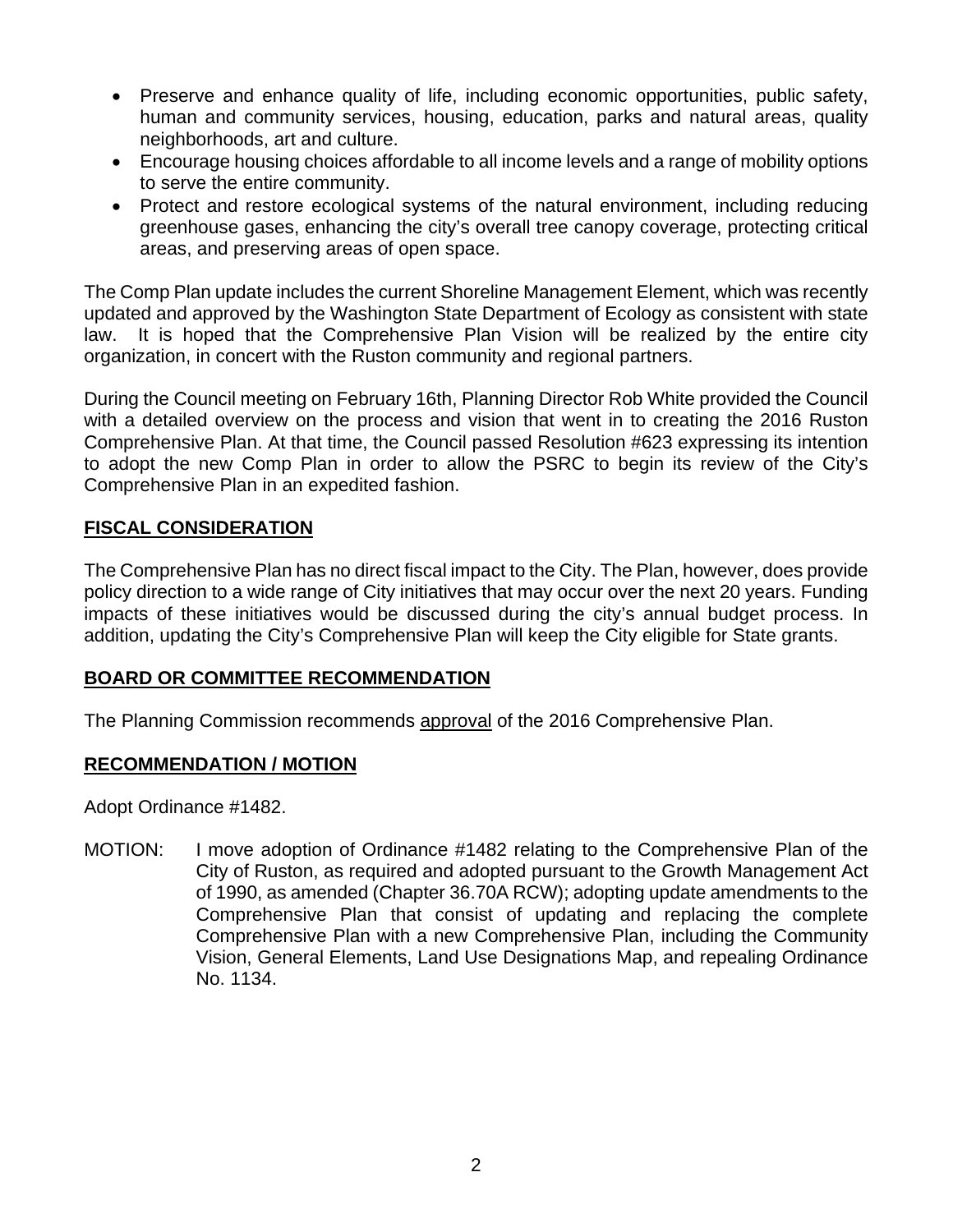#### **ORDINANCE NO. 1482**

**AN ORDINANCE RELATING TO THE COMPREHENSIVE PLAN OF THE CITY OF RUSTON, AS REQUIRED AND ADOPTED PURSUANT TO THE GROWTH MANAGEMENT ACT OF 1990, AS AMENDED (CHAPTER 36.70A RCW); ADOPTING UPDATE AMENDMENTS TO THE COMPREHENSIVE PLAN THAT CONSIST OF UPDATING AND REPLACING THE COMPLETE COMPREHENSIVE PLAN WITH A NEW COMPREHENSIVE PLAN, INCLUDING THE COMMUNITY VISION, GENERAL ELEMENTS, LAND USE DESIGNATIONS MAP, AND REPEALING ORDINANCE NO. 1134.** 

WHEREAS, the Ruston Comprehensive Plan was adopted in 1996, and updated April 21, 2003, as amended annually as applicable; and

WHEREAS, on February 6, 2013, the City Council initiated the Comprehensive Plan update to respond to the requirement of the state Growth Management Act to periodically update such plans; and

WHEREAS, Ruston has undergone tremendous changes since the last update in 2003, including development of the ASARCO site, population growth of about 120 people, and demographic change; and

WHEREAS, the City engaged in a multi-year planning process to update the Comprehensive Plan that included public events and open houses; over 11 meetings of the Planning Commission; an online strategy that included a project website; and meetings with stakeholders and

WHEREAS, the community envisions that in 2035 Ruston will be a vibrant. Environmentally healthy and sustainable City with a rich history and unique character with safe, attractive neighborhoods; neighborhoods will remain connected to one another, offering diverse

1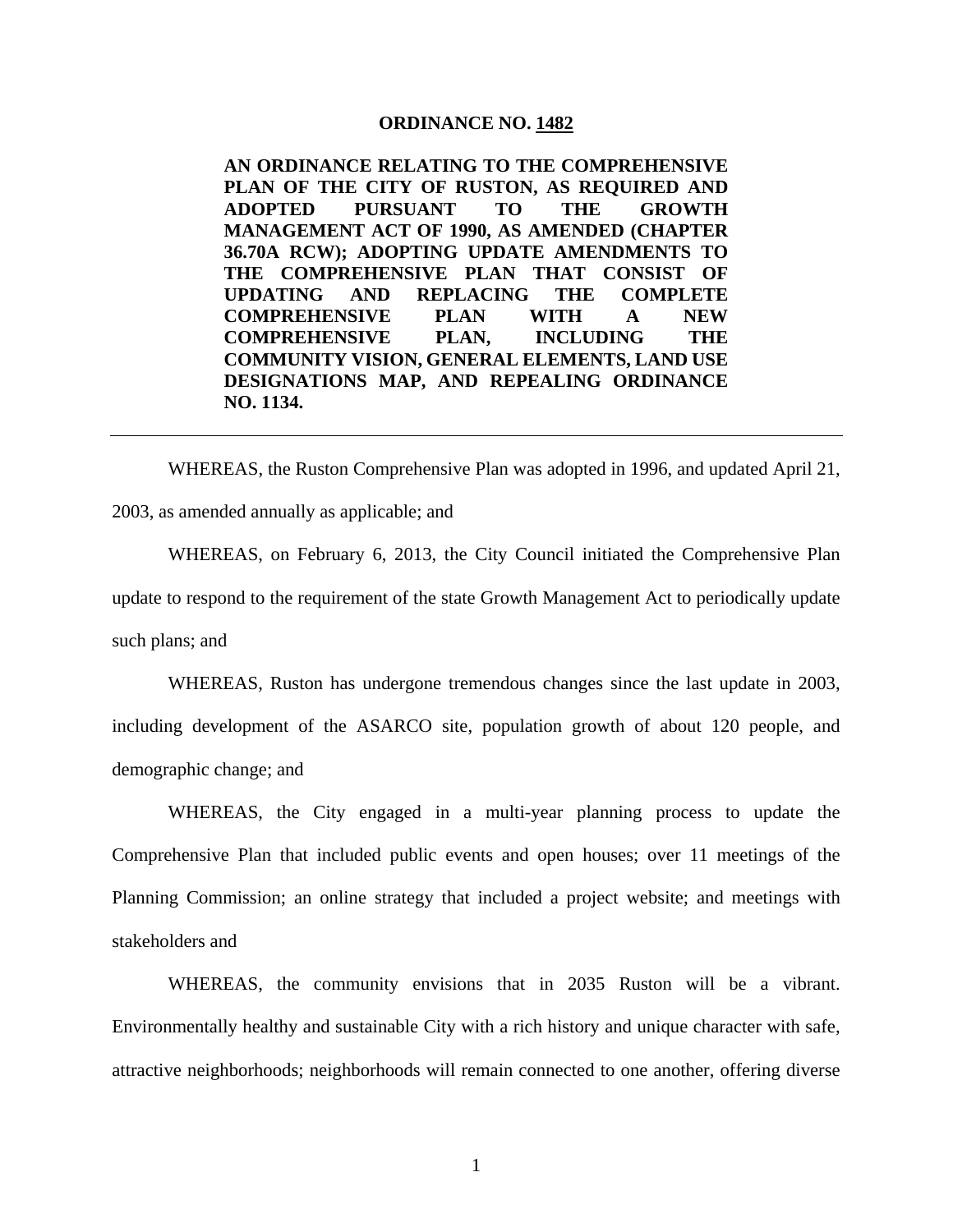housing choices, gathering spaces, and local commercial services; and Ruston's people – its ultimate strength – will continue to define both the city and its neighborhoods; and

WHEREAS, the Comprehensive Plan anticipates growth of approximately doubling the City's population from 759 today to 1,608 by 2035, adding approximately 500 new housing units and 334 jobs between 2015 and 2035; and

WHEREAS, the Comprehensive Plan identifies the infrastructure and capital investments to support growth and changing community needs, and is linked to facility plans for transportation, utilities, parks and other public facilities; and

WHEREAS, the Comprehensive Plan seeks to preserve and enhance quality of life, including economic opportunities, public safety, human and community services, housing, education, parks and natural areas, quality neighborhoods, art and culture; and

WHEREAS, the Comprehensive Plan seeks to encourage housing choices affordable to all income levels and a range of mobility options to serve the entire community; and

WHEREAS, the Comprehensive Plan seeks to protect and restore ecological systems of the natural environment, including reducing greenhouse gases, enhancing the city's overall tree canopy coverage, protecting critical areas, and preserving areas of open space; and

WHEREAS, this update includes the current Shoreline Management Element, which was recently updated and approved by the Washington State Department of Ecology as consistent with state law; and

WHEREAS, the Comprehensive Plan Vision will be realized by the entire city organization, in concert with the Ruston community and regional partners; and

WHEREAS, the Growth Management Act allows for amendments to comprehensive plans once annually; and

2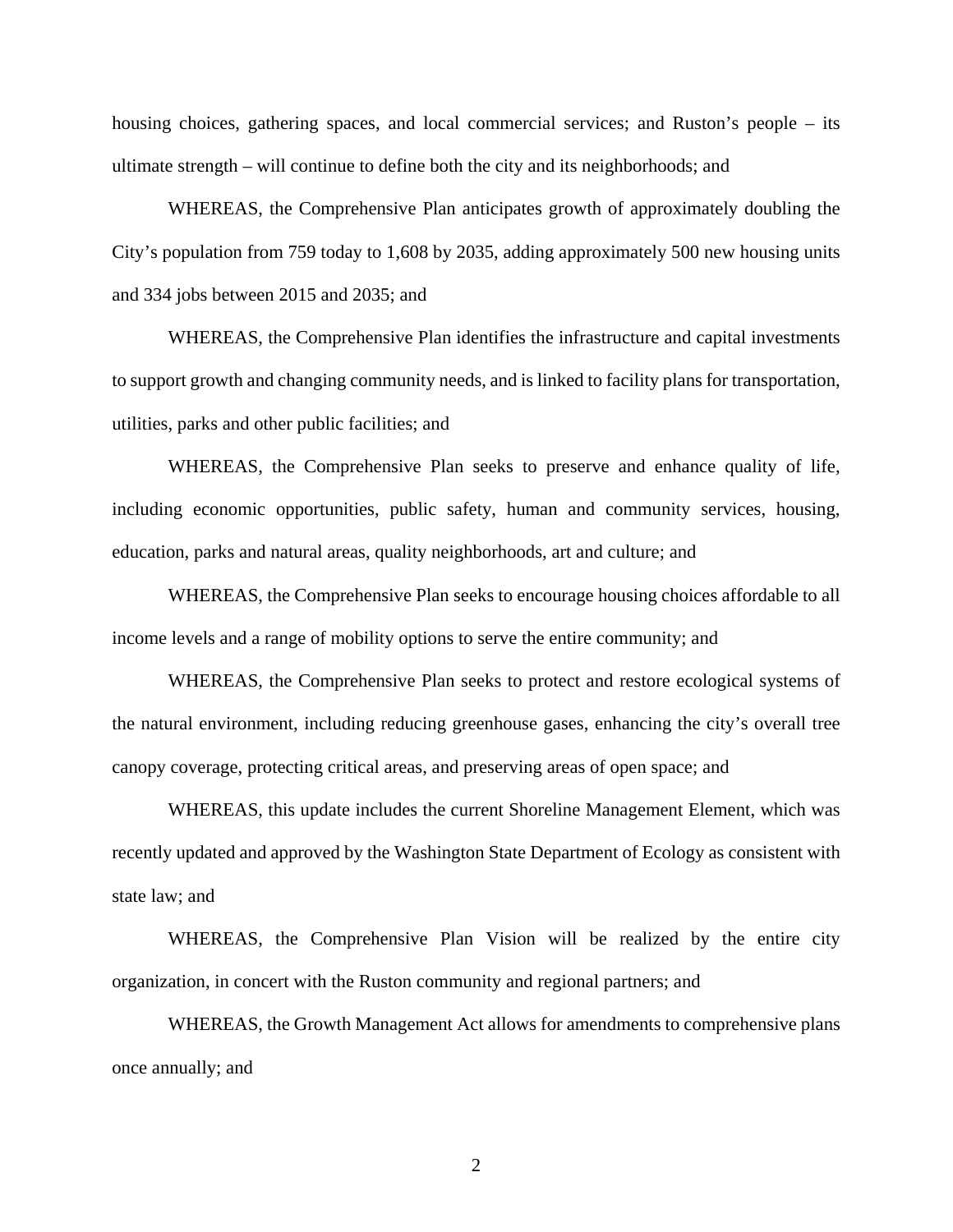WHEREAS, the Planning Commission held a public hearing on January 21, 2015, with regards to the proposed update to the Comprehensive Plan; and

WHEREAS, on September 23, 2015, the Planning Commission recommended that the City Council approve such proposed update; and

WHEREAS, the City Council reviewed each element and component of the recommended Comprehensive Plan; and

WHEREAS, the City Council finds that the Comprehensive Plan update satisfies the decision criteria established in Chapter 29.01 of the Ruston Municipal Code (RMC); and

WHEREAS, the City of Ruston has complied with the requirements of the State Environmental Policy Act (Chapter 43.21C RCW) and the City Environmental Procedures Code (Chapter 15.02 RMC), including the issuance of a Determination of Non-Significance on January 23, 2015; and

WHEREAS, on February 2, 2016, the City Council heard an overview of the Comprehensive Plan Update process from the Planning Director; and

WHEREAS, on February 16, 2016 the City Council held the first reading on this Ordinance; and

 WHEREAS, on March 1, 2016, the City Council adopted this Ordinance during its regular meeting at second reading; **NOW, THEREFORE**

# **THE CITY COUNCIL OF THE CITY OF RUSTON, WASHINGTON, DOES HEREBY ORDAIN AS FOLLOWS:**

**Section 1. Adoption of New Updated Comprehensive Plan.** The Ruston Comprehensive Plan, replaced with the Updated 2015 Comprehensive Plan as set forth in Attachment A and is hereby adopted.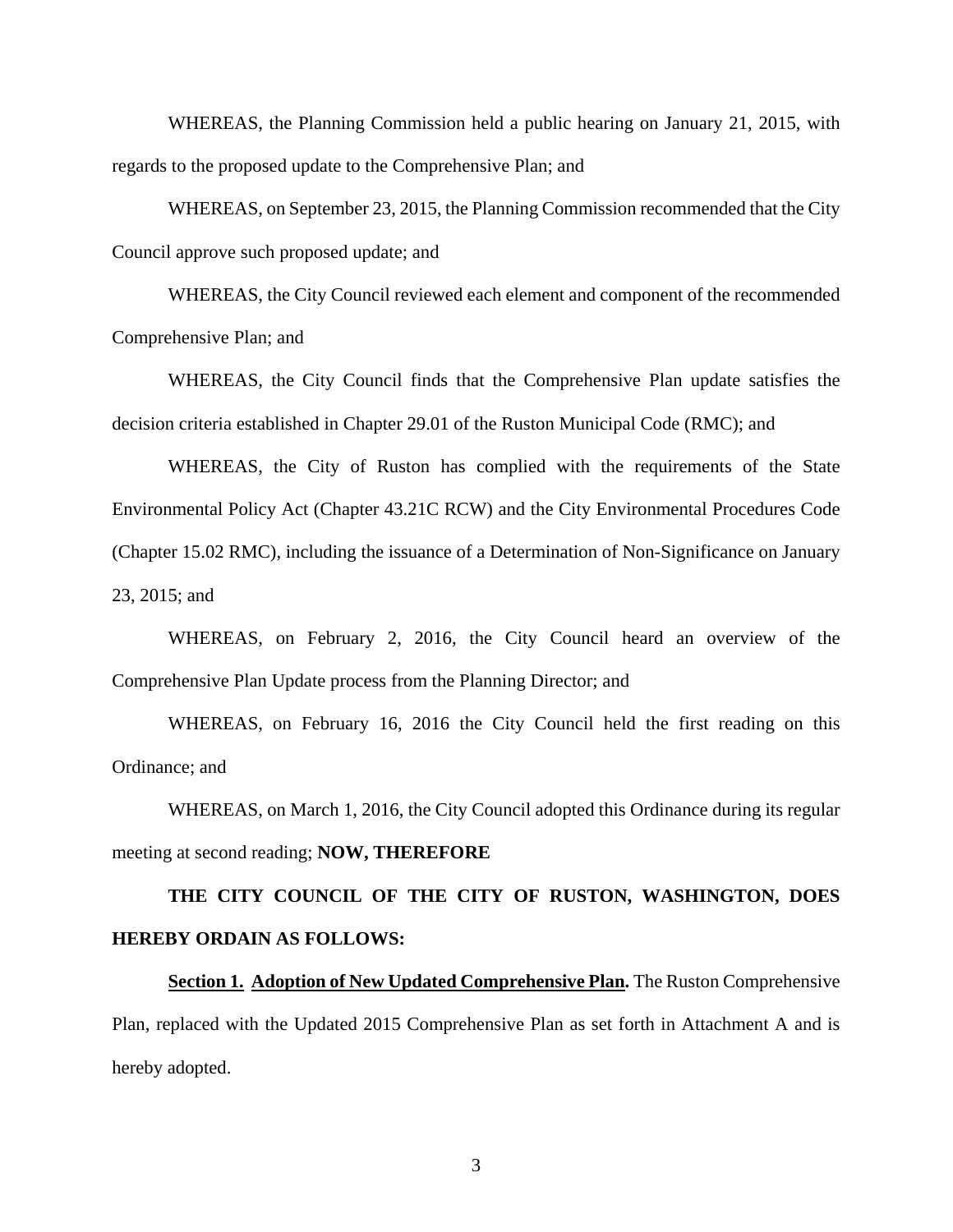**Section 2. Amendment of Land Use Designations Map**. The Land Use Designation Map of the Ruston Comprehensive Plan is hereby amended as set forth in Appendix A to Attachment A and is hereby adopted.

**Section 3. Finding**. The City Council finds that public notice was provided for all 2015 amendments to the Comprehensive Plan as required by Chapter 29.01 RMC.

**Section 4. Finding.** The City Council finds that the above-referenced amendments to the Comprehensive Plan satisfy the decision criteria established in Chapter 29.01 RMC.

**Section 5. Repeal of Prior Comprehensive Plan.** Ordinance No. 1134 adopting the prior Comprehensive Plan is hereby repealed.

**Section 6. Effective Date**. This ordinance shall take effect and be in force five (5) days after its passage and legal publication.

**Section 7. Documents Available for Inspection**. This ordinance and the 2015 Comprehensive Plan, including its subcomponents, shall be available for public inspection in the office of the City Clerk and will be posted online.

ADOPTED by the City Council of the City of Ruston and attested by the City Clerk in authentication of such passage on this 1st day of March, 2016.

APPROVED by the Mayor this 1st day of March, 2016.

 $\frac{1}{\sqrt{2}}$  ,  $\frac{1}{\sqrt{2}}$  ,  $\frac{1}{\sqrt{2}}$  ,  $\frac{1}{\sqrt{2}}$  ,  $\frac{1}{\sqrt{2}}$  ,  $\frac{1}{\sqrt{2}}$  ,  $\frac{1}{\sqrt{2}}$  ,  $\frac{1}{\sqrt{2}}$  ,  $\frac{1}{\sqrt{2}}$  ,  $\frac{1}{\sqrt{2}}$  ,  $\frac{1}{\sqrt{2}}$  ,  $\frac{1}{\sqrt{2}}$  ,  $\frac{1}{\sqrt{2}}$  ,  $\frac{1}{\sqrt{2}}$  ,  $\frac{1}{\sqrt{2}}$ 

D. Bruce Hopkins, Mayor

ATTEST/AUTHENTICATED:

\_\_\_\_\_\_\_\_\_\_\_\_\_\_\_\_\_\_\_\_\_\_\_\_\_

Judy Grams, City Clerk